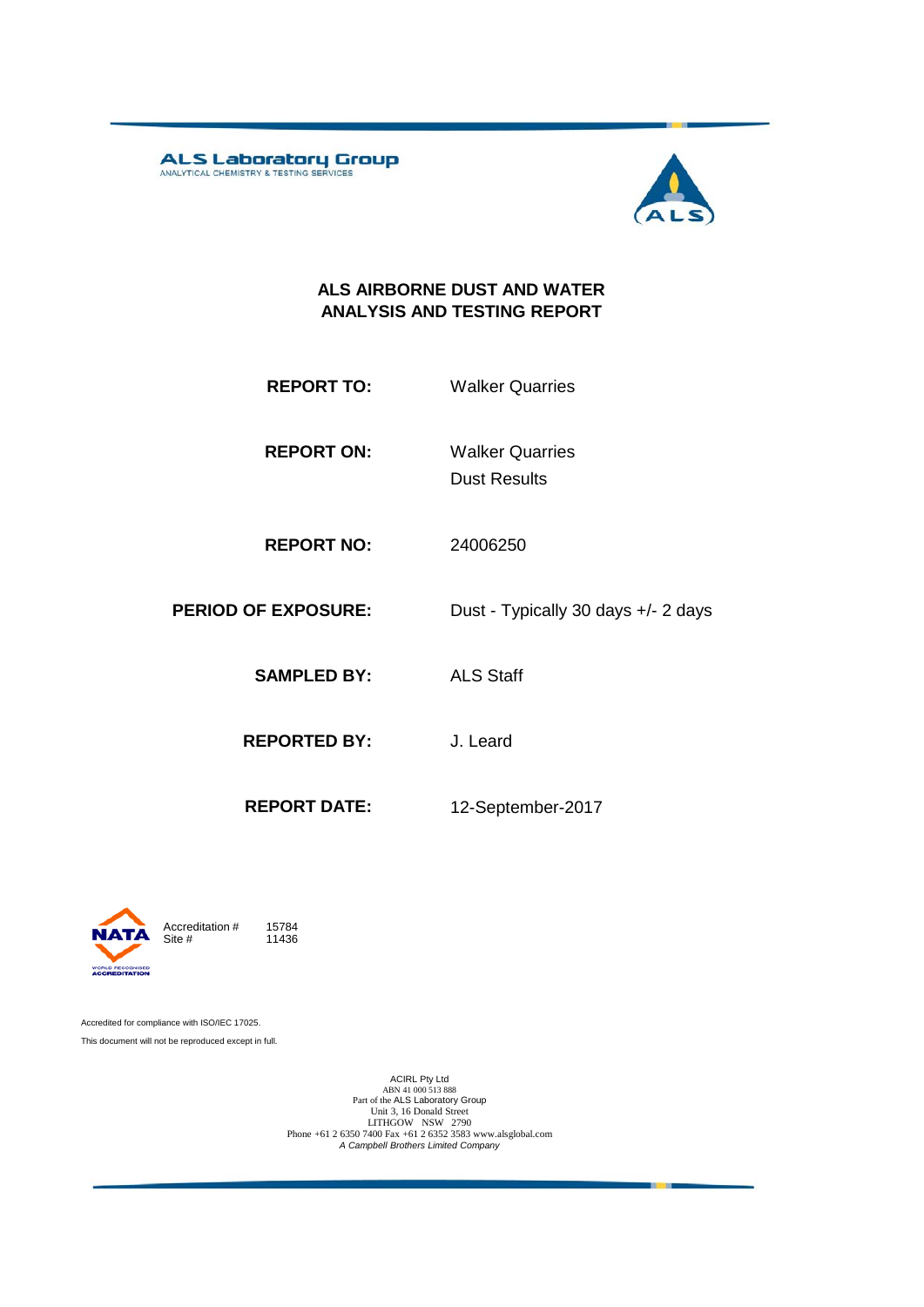# **ALS AIRBORNE DUST ANALYSIS AND TESTING REPORT**



## **WALKER QUARRY**

Month Sep-17<br>Date Replaced 4/08/2017 Date Replaced 4/08/2017<br>Date Collected 4/09/2017 Date Collected

### **DUST DEPOSITION RESULTS**

(g/m².month)

| GAUGE NO.   | <b>INSOLUBLE SOLIDS</b> | *COMBUSTIBLE MATTER | <u>**ASH</u> |  |
|-------------|-------------------------|---------------------|--------------|--|
| <b>DG#1</b> | 0.6                     | 0.4                 | 0.2          |  |
| <b>DG#2</b> | 1.2                     | 0.9                 | 0.3          |  |
| DG#3        | 0.4                     | 0.3                 | 0.1          |  |
| <b>DG#4</b> | 0.2                     | 0.2                 | < 0.01       |  |

No. of days exposed: 31

\* Result Calculated \*\* Incombustible Matter Analysed in accordance with AS3580.10.1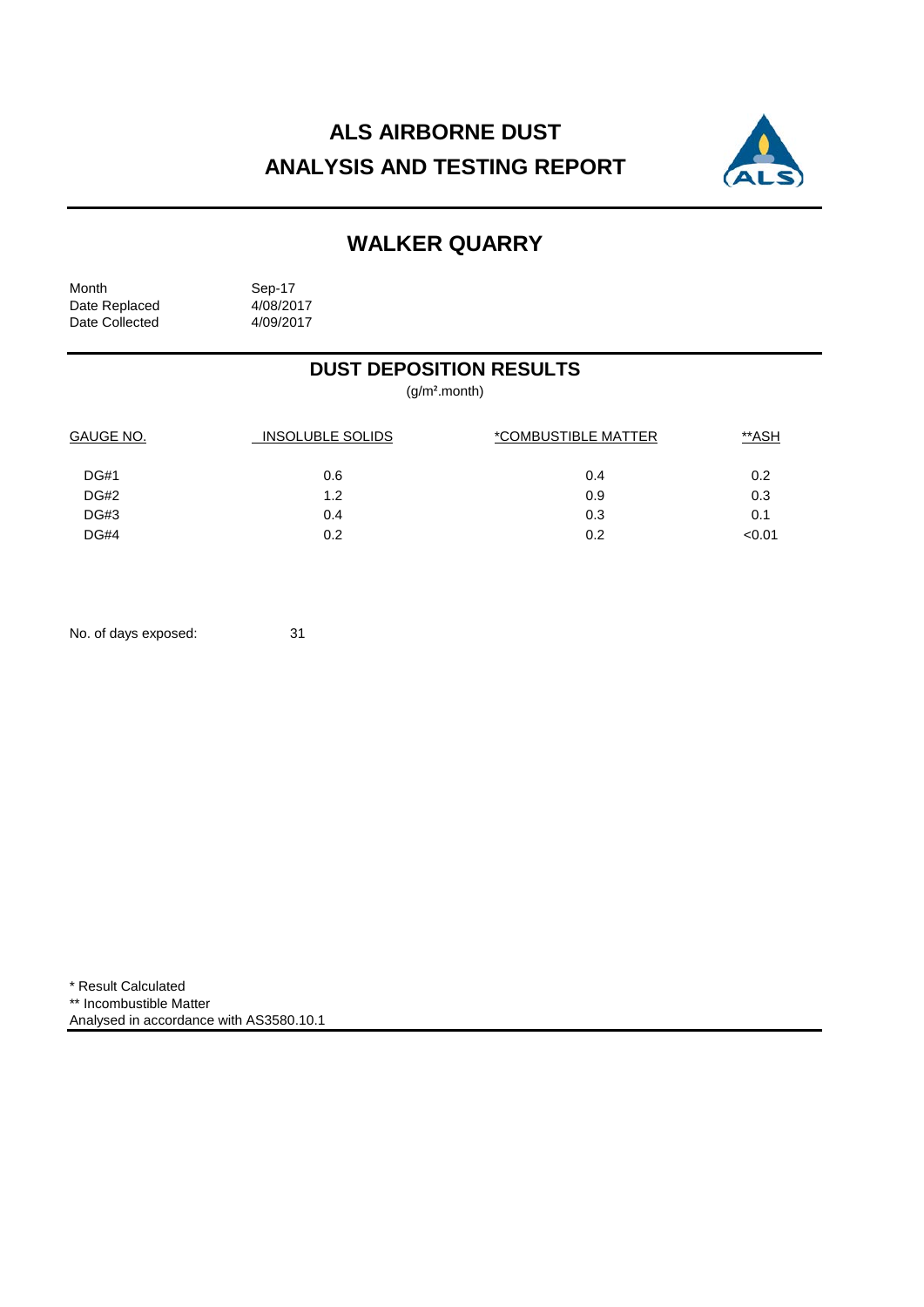# **ALS AIRBORNE DUST ANALYSIS AND TESTING REPORT**



## **WALKER QUARRY**

| Month          | Sep-17    |  |  |
|----------------|-----------|--|--|
| Date Replaced  | 4/08/2017 |  |  |
| Date Collected | 4/09/2017 |  |  |

#### **DUST GAUGE OBSERVATION**

| <b>GAUGE</b> | <b>ANALYSIS OBSERVATIONS</b>                                                        |  |  |
|--------------|-------------------------------------------------------------------------------------|--|--|
| <b>DG#1</b>  | Clear, insects, fine brown dust & coarse brown/black dust                           |  |  |
| <b>DG#2</b>  | Clear, insects, organic matter, fine brown/black dust & coarse<br> brown/black dust |  |  |
| DG#3         | Clear, insects, fine brown dust & coarse brown/black dust                           |  |  |
| <b>DG#4</b>  | Clear, insects, fine brown/green dust & coarse brown/black                          |  |  |